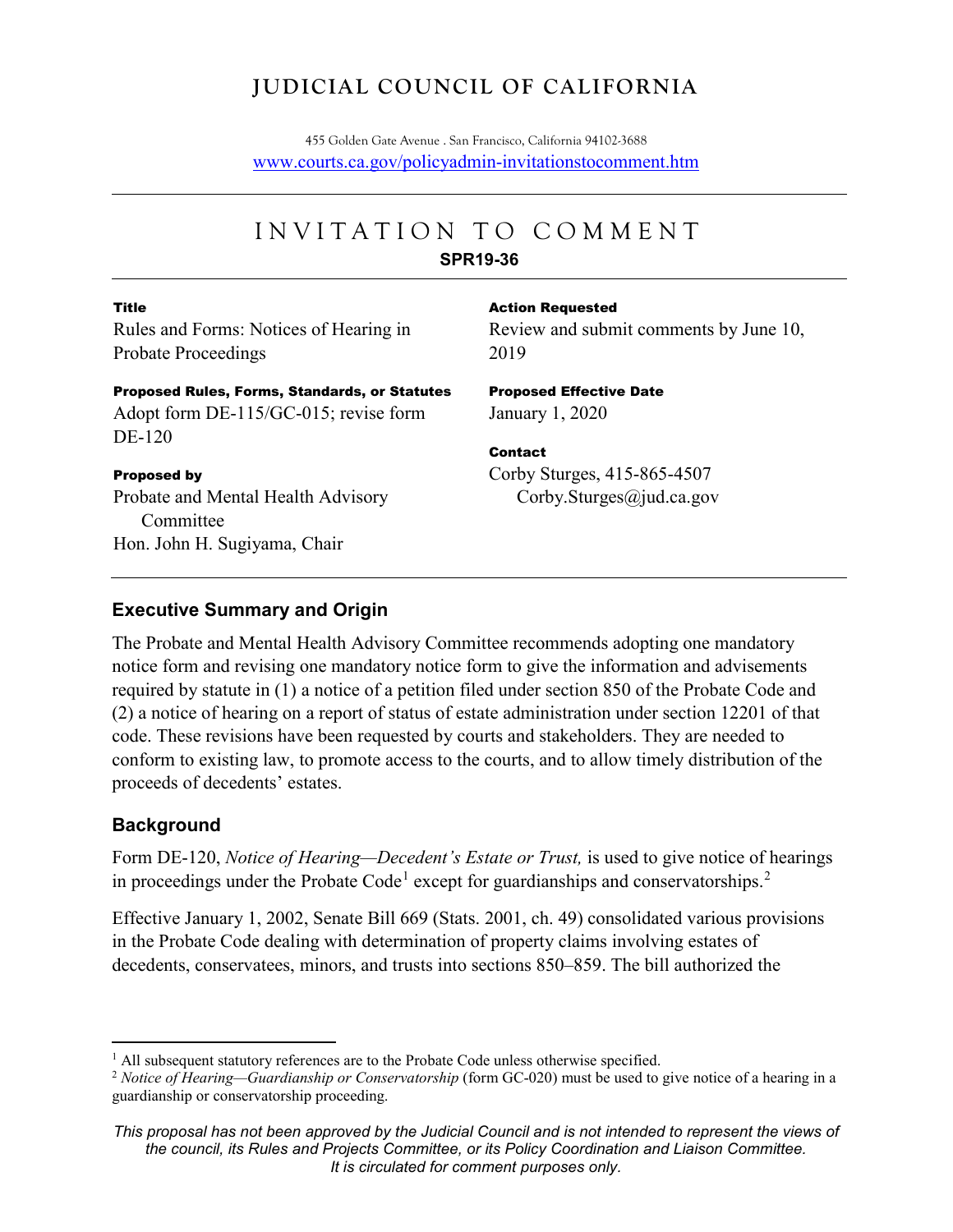probate court to resolve questions of title affecting property and any related claims by or against a fiduciary acting on behalf of an estate or other person.<sup>[3](#page-1-0)</sup>

Effective January 1, 2018, Assembly Bill 308 (Stats. 2017, ch. 32, § 1) amended section 851 to require a notice of hearing on a petition under section 850 to include (1) a description of the property at issue, (2) a description of any relief sought for bad-faith conduct or financial abuse, and (3) a statement that any person interested in the property may file a response to the petition.

Since January 1, 1991, and operative July 1 of that year, section 12201 has required that notice of a hearing on a report of the status of estate administration include "a statement in not less than 10-point boldface type or a reasonable equivalent thereof if printed, or in all capital letters if not printed, in substantially the following words: 'YOU HAVE THE RIGHT TO PETITION FOR AN ACCOUNT UNDER SECTION 10950 OF THE CALIFORNIA PROBATE CODE.'" (Stats. 1990, ch. 79, § 14.)

# **The Proposal**

The Probate and Mental Health Advisory Committee recommends adopting *Notice of Petition to Determine Claim to Property* (form DE-115/GC-015) and revising *Notice of Hearing— Decedent's Estate or Trust* (form DE-120) to implement the statutory requirements described above and conform to Judicial Council form standards.

Specifically, the committee recommends, effective January 1, 2020:

- 1. Adopting form DE-115/GC-015 to give notice of a hearing and a petition under section 850 to the persons listed in section 851(a) and (b) in conformity with section 851(c), which requires that the notice:
	- Describe the property in dispute with sufficient specificity to give adequate notice to any person who has an interest in the property;
	- Advise interested persons that each may file a response to the petition; and
	- Describe the relief sought for alleged bad-faith conduct or elder abuse with sufficient specificity to give notice to any person against whom that relief is sought.
- 2. Revising form DE-120 to
	- Indicate whether the subject of the noticed hearing is a report of status of decedent's estate administration under section 12201 and, if it is, add the required statement advising interested persons of their right to petition for an accounting;
	- Update the instructions for requesting an accommodation under the Americans with Disabilities Act;
	- Update statutory references in the form footer; and
	- Conform to current Judicial Council form standards.

<span id="page-1-0"></span><sup>&</sup>lt;sup>3</sup> Sen. Com. on Judiciary, Analysis of Sen. Bill No. 669 (2001–2002 Reg. Sess.) as introduced, p. 1.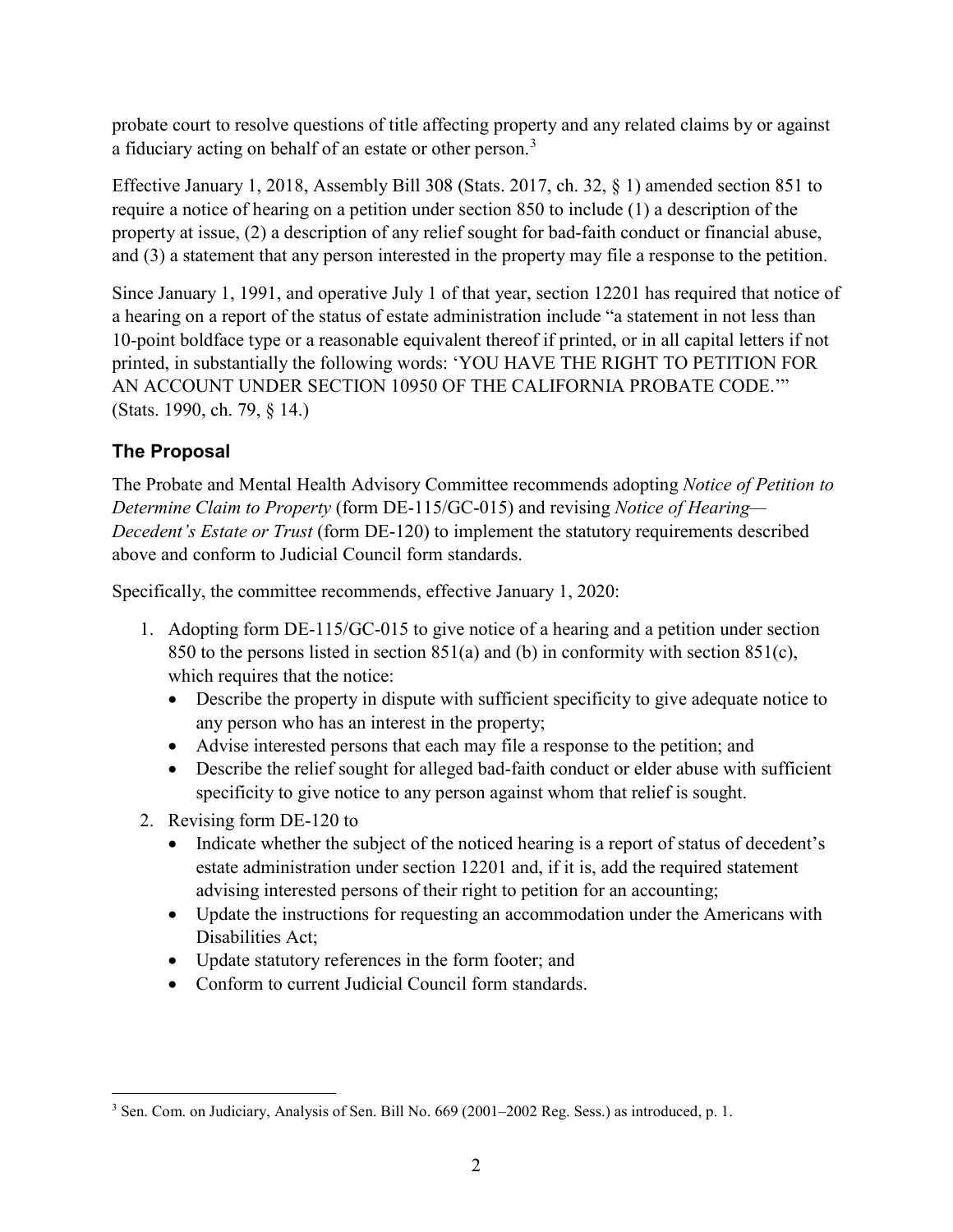## **Alternatives Considered**

The committee considered not recommending any revisions to form DE-120, as the statutes seem to place the burden on the filing parties to provide the requested information. However, in light of requests from courts and stakeholders, as well as the judicial branch's interests in providing access to the courts, giving all interested persons notice and an opportunity to be heard, and resolving cases efficiently, the committee elected to recommend these revisions.

The committee also considered recommending the incorporation of the notices and advisements required by section 851 into form DE-120 and not recommending a separate form for notice of hearing and a section 850 petition. The committee determined, however, that resolving a claim to specific property implicated rights sufficiently independent of an underlying estate proceeding to warrant a dedicated notice form, that a crossover form was needed because a section 850 petition may also be filed in a guardianship or conservatorship estate proceeding, and that adding the required elements to form DE-120 would make that form confusing and difficult to use.

## **Fiscal and Operational Impacts**

The proposal would require courts to develop processes for using form DE-115/GC-115, replace current inventories of form DE-120, and possibly enter one or more new data elements into their case management systems. Based on the requests for the proposal from courts, the revisions will probably reduce the frequency with which examiners need to flag a notice on a section 850 petition or a report of status of administration for procedural deficiencies, and thereby reduce the frequency of continued hearings and increase the efficiency of case processing.

# **Request for Specific Comments**

In addition to comments on the proposal as a whole, the advisory committee is interested in comments on the following:

• Does the proposal appropriately address the stated purpose?

The advisory committee also seeks comments from *courts* on the following cost and implementation matters:

- Would the proposal provide cost savings? If so, please quantify.
- What would the implementation requirements be for courts—for example, training staff (please identify position and expected hours of training), revising processes and procedures (please describe), changing docket codes in case management systems, or modifying case management systems?
- Would three months from Judicial Council approval of this proposal until its effective date provide sufficient time for implementation?
- How well would this proposal work in courts of different sizes?

### **Attachments and Links**

1. Forms DE-115/GC-015 and DE-120, at pages 4–7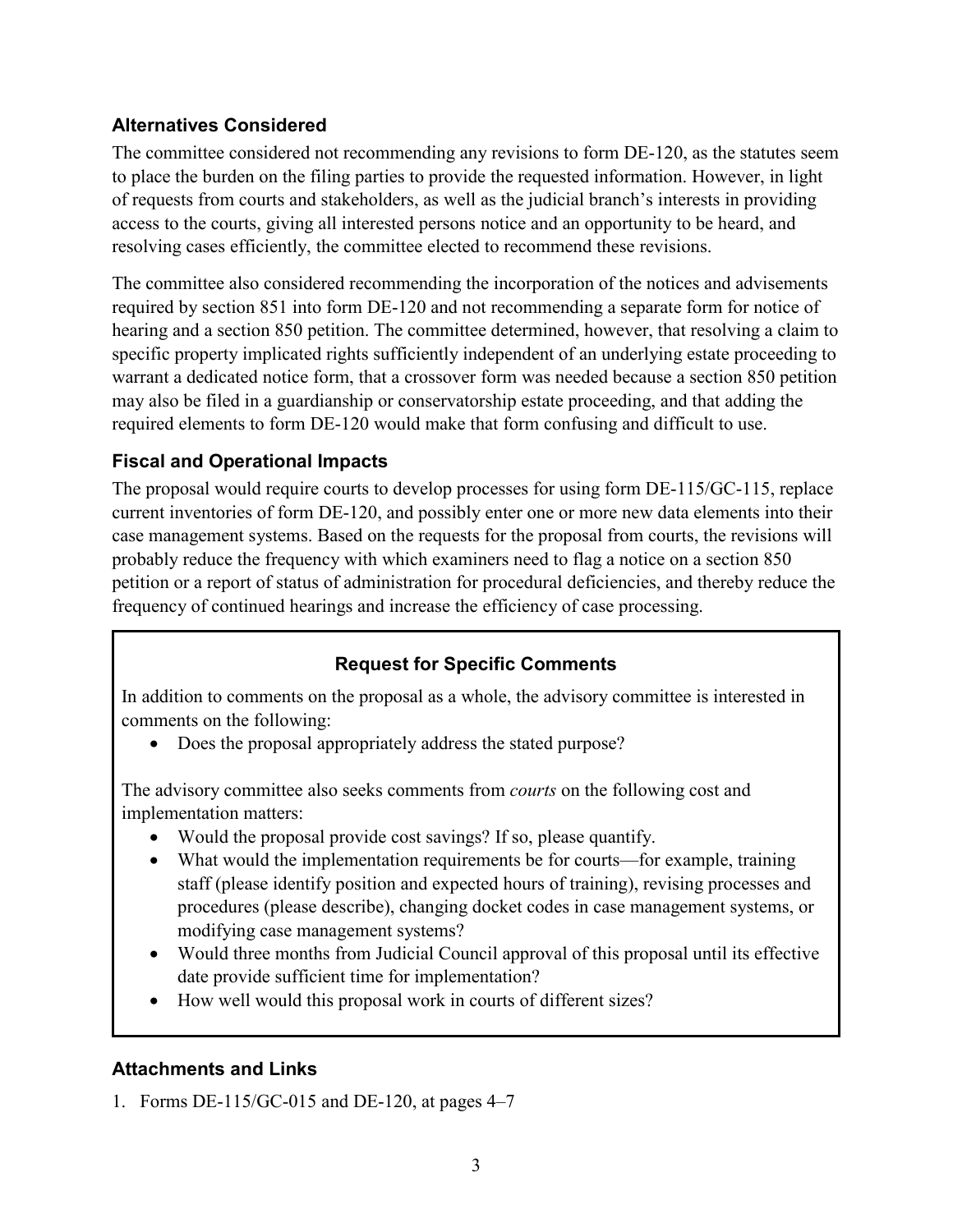#### **DE-115/GC-015**

|                                                                                                                                                                                                                                          |                          |                | UL 11VVVVIV               |
|------------------------------------------------------------------------------------------------------------------------------------------------------------------------------------------------------------------------------------------|--------------------------|----------------|---------------------------|
| ATTORNEY OR PARTY WITHOUT ATTORNEY                                                                                                                                                                                                       | <b>STATE BAR NUMBER:</b> |                | <b>FOR COURT USE ONLY</b> |
| NAME:                                                                                                                                                                                                                                    |                          |                |                           |
| <b>FIRM NAME:</b>                                                                                                                                                                                                                        |                          |                |                           |
| <b>STREET ADDRESS:</b>                                                                                                                                                                                                                   |                          |                |                           |
| CITY:                                                                                                                                                                                                                                    | STATE:                   | ZIP CODE:      |                           |
| <b>TELEPHONE NO.:</b>                                                                                                                                                                                                                    | FAX NO.:                 |                |                           |
| <b>E-MAIL ADDRESS:</b>                                                                                                                                                                                                                   |                          |                | <b>DRAFT</b>              |
| ATTORNEY FOR (name):                                                                                                                                                                                                                     |                          |                | Not approved by           |
| <b>SUPERIOR COURT OF CALIFORNIA, COUNTY OF</b><br><b>STREET ADDRESS:</b><br><b>MAILING ADDRESS:</b><br><b>CITY AND ZIP CODE:</b><br><b>BRANCH NAME:</b><br><b>ESTATE OF</b><br>TRUST OF (name):<br><b>DECEDENT</b><br><b>CONSERVATEE</b> | <b>MINOR</b>             | <b>SETTLOR</b> | the Judicial Council      |
| NOTICE OF PETITION TO DETERMINE CLAIM TO PROPERTY                                                                                                                                                                                        |                          |                | <b>CASE NUMBER:</b>       |
|                                                                                                                                                                                                                                          |                          |                |                           |

*A petition has been filed asking the court to determine a claim to the property identified in 3, and a hearing on the petition has been set. Please refer to the petition for more information.* 

*If you have a claim to the property described in 3, you may attend the hearing and object or respond to the petition. If you do not want to attend the hearing, you may also file a written response before the hearing.* 

*If you do not respond to the petition or attend the hearing, the court may decide the claim to the property without your input.*

NOTICE is given that *(name):* 1.

*(fiduciary or representative capacity, if any):* has filed a petition under Probate Code section 850 asking for a court order determining a claim to the property described in 3.

2. A HEARING on the petition will be held as follows:

| Date:<br>Hearing      | Time: | Name and address of court if different from above: |
|-----------------------|-------|----------------------------------------------------|
| <b>Date</b><br>Dept.: | Room: |                                                    |

3. The property that is the subject of the petition is *(describe each item of real or personal property; for real property—i.e., land or buildings—give the street address or, if none, describe the property's location and give the assessor's parcel number):*

Check 4 only if the petition seeks the additional relief described.

4. In addition to seeking to recover the property described in 3, the petition also alleges and seeks relief for bad faith conduct, undue influence in bad faith, or elder or dependent adult financial abuse. The petition describes these allegations in detail. Based on the allegations, the petition seeks to recover twice the value of the property described in 3 and requests that the court award attorney's fees and costs to the petitioner. (Prob. Code, § 859.)



#### **Requests for Accommodations**

Assistive listening systems, computer-assisted real-time captioning, or sign language interpreter services are available if you ask at least five days before the hearing. Contact the clerk's office or go to *www.courts.ca.gov/forms* for *Request for Accommodations by Persons With Disabilities and Response* (form MC-410). (Civ. Code, § 54.8.)

**NOTICE OF PETITION TO DETERMINE CLAIM TO PROPERTY**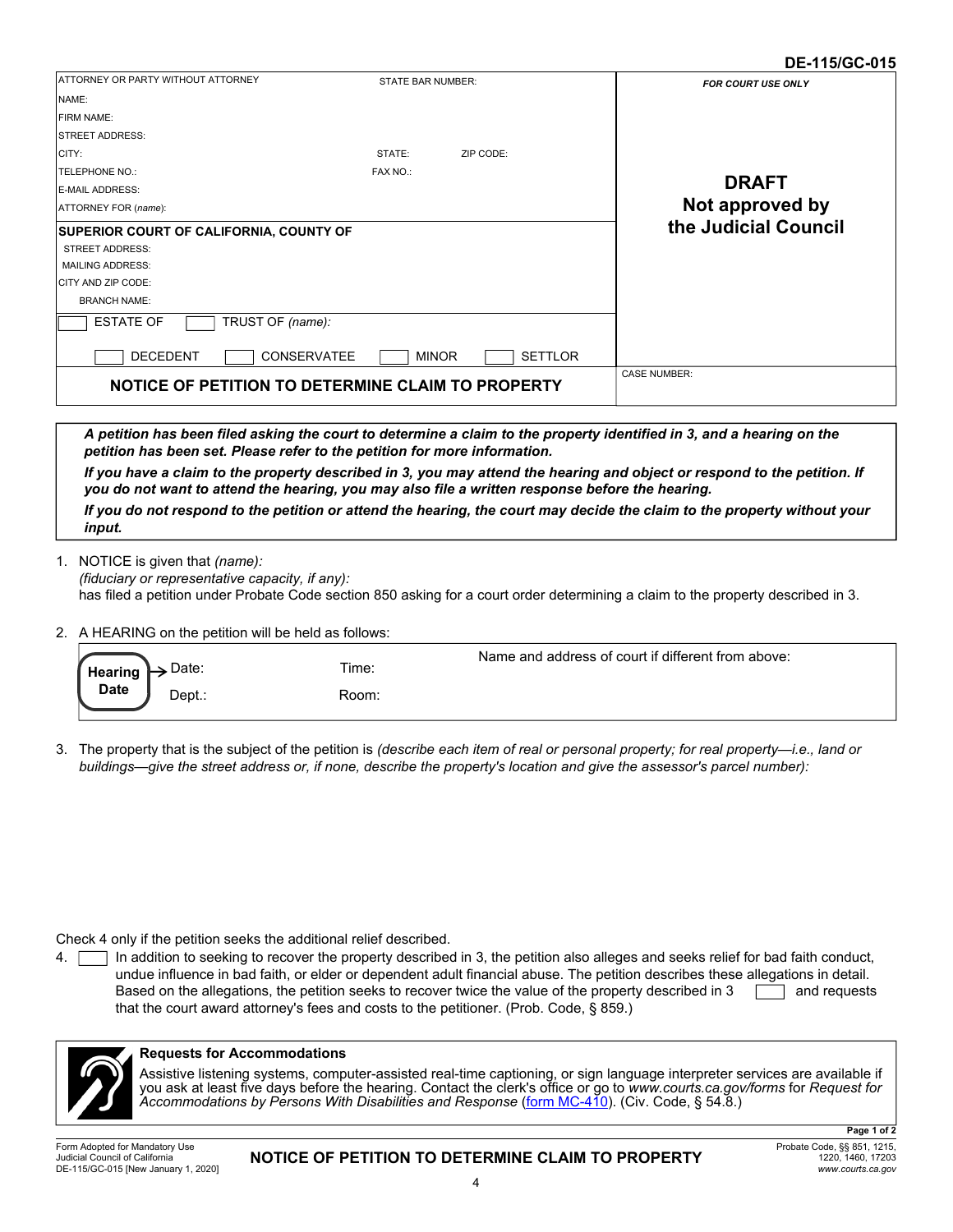|       |                                                                                                                                                                                                                                 |              |                                                  | DE-115/GC-015                                                                                                                                                                                                                                   |
|-------|---------------------------------------------------------------------------------------------------------------------------------------------------------------------------------------------------------------------------------|--------------|--------------------------------------------------|-------------------------------------------------------------------------------------------------------------------------------------------------------------------------------------------------------------------------------------------------|
|       | <b>ESTATE OF</b><br>TRUST OF (name):                                                                                                                                                                                            |              |                                                  | <b>CASE NUMBER:</b>                                                                                                                                                                                                                             |
|       | <b>DECEDENT</b><br><b>CONSERVATEE</b>                                                                                                                                                                                           | <b>MINOR</b> | <b>SETTLOR</b>                                   |                                                                                                                                                                                                                                                 |
|       |                                                                                                                                                                                                                                 |              | <b>PROOF OF SERVICE BY MAIL*</b>                 |                                                                                                                                                                                                                                                 |
|       |                                                                                                                                                                                                                                 |              |                                                  | 1. I am over the age of 18 and not a party to this cause. I am a resident of or employed in the county where the mailing occurred.                                                                                                              |
|       | 2. My residence or business address is (specify):                                                                                                                                                                               |              |                                                  |                                                                                                                                                                                                                                                 |
|       |                                                                                                                                                                                                                                 |              |                                                  |                                                                                                                                                                                                                                                 |
|       |                                                                                                                                                                                                                                 |              |                                                  |                                                                                                                                                                                                                                                 |
|       | 3. I served the foregoing Notice of Hearing—Petition to Determine Claim of Property Ownership on each person named below<br>by enclosing a copy in an envelope addressed as shown below AND                                     |              |                                                  |                                                                                                                                                                                                                                                 |
| a.    | with the postage fully prepaid.                                                                                                                                                                                                 |              |                                                  | depositing the sealed envelope on the date and at the place shown in item 4 with the United States Postal Service                                                                                                                               |
| b.    | mailing. On the same day that correspondence is placed for collection and mailing, it is deposited in the ordinary<br>course of business with the United States Postal Service in a sealed envelope with postage fully prepaid. |              |                                                  | placing the envelope for collection and mailing on the date and at the place shown in item 4 following our ordinary<br>business practices. I am readily familiar with this business's practice for collecting and processing correspondence for |
|       | 4. a. Date mailed:                                                                                                                                                                                                              |              |                                                  |                                                                                                                                                                                                                                                 |
|       | b. Place mailed (city, state):                                                                                                                                                                                                  |              |                                                  |                                                                                                                                                                                                                                                 |
| 5.    | the Notice.                                                                                                                                                                                                                     |              |                                                  | I served with the Notice of Hearing—Petition to Determine Claim of Property Ownership a copy of the petition referred to in                                                                                                                     |
| Date: |                                                                                                                                                                                                                                 |              |                                                  |                                                                                                                                                                                                                                                 |
|       | (TYPE OR PRINT NAME)                                                                                                                                                                                                            |              |                                                  | (SIGNATURE)                                                                                                                                                                                                                                     |
|       | NAME AND ADDRESS OF EACH PERSON TO WHOM NOTICE WAS MAILED                                                                                                                                                                       |              |                                                  |                                                                                                                                                                                                                                                 |
|       | Name                                                                                                                                                                                                                            |              | Address (street & number, city, state, zip code) |                                                                                                                                                                                                                                                 |
| 1.    |                                                                                                                                                                                                                                 |              |                                                  |                                                                                                                                                                                                                                                 |
| 2.    |                                                                                                                                                                                                                                 |              |                                                  |                                                                                                                                                                                                                                                 |
| 3.    |                                                                                                                                                                                                                                 |              |                                                  |                                                                                                                                                                                                                                                 |
|       |                                                                                                                                                                                                                                 |              |                                                  |                                                                                                                                                                                                                                                 |
| 4.    |                                                                                                                                                                                                                                 |              |                                                  |                                                                                                                                                                                                                                                 |
| 5.    |                                                                                                                                                                                                                                 |              |                                                  |                                                                                                                                                                                                                                                 |
|       |                                                                                                                                                                                                                                 |              |                                                  |                                                                                                                                                                                                                                                 |
| 6.    |                                                                                                                                                                                                                                 |              |                                                  |                                                                                                                                                                                                                                                 |
| 7.    |                                                                                                                                                                                                                                 |              |                                                  |                                                                                                                                                                                                                                                 |
| 8.    |                                                                                                                                                                                                                                 |              |                                                  |                                                                                                                                                                                                                                                 |
|       |                                                                                                                                                                                                                                 |              |                                                  |                                                                                                                                                                                                                                                 |
|       | Continued on an attachment. (You may use Attachment to Notice of Hearing Proof of Service by Mail,<br>form DE-120(MA)/GC-020(MA), for this purpose.)                                                                            |              |                                                  |                                                                                                                                                                                                                                                 |

\* Do **not** use this form to prove personal or electronic service. You may use form DE-120(P) or GC-020(P) to prove personal service.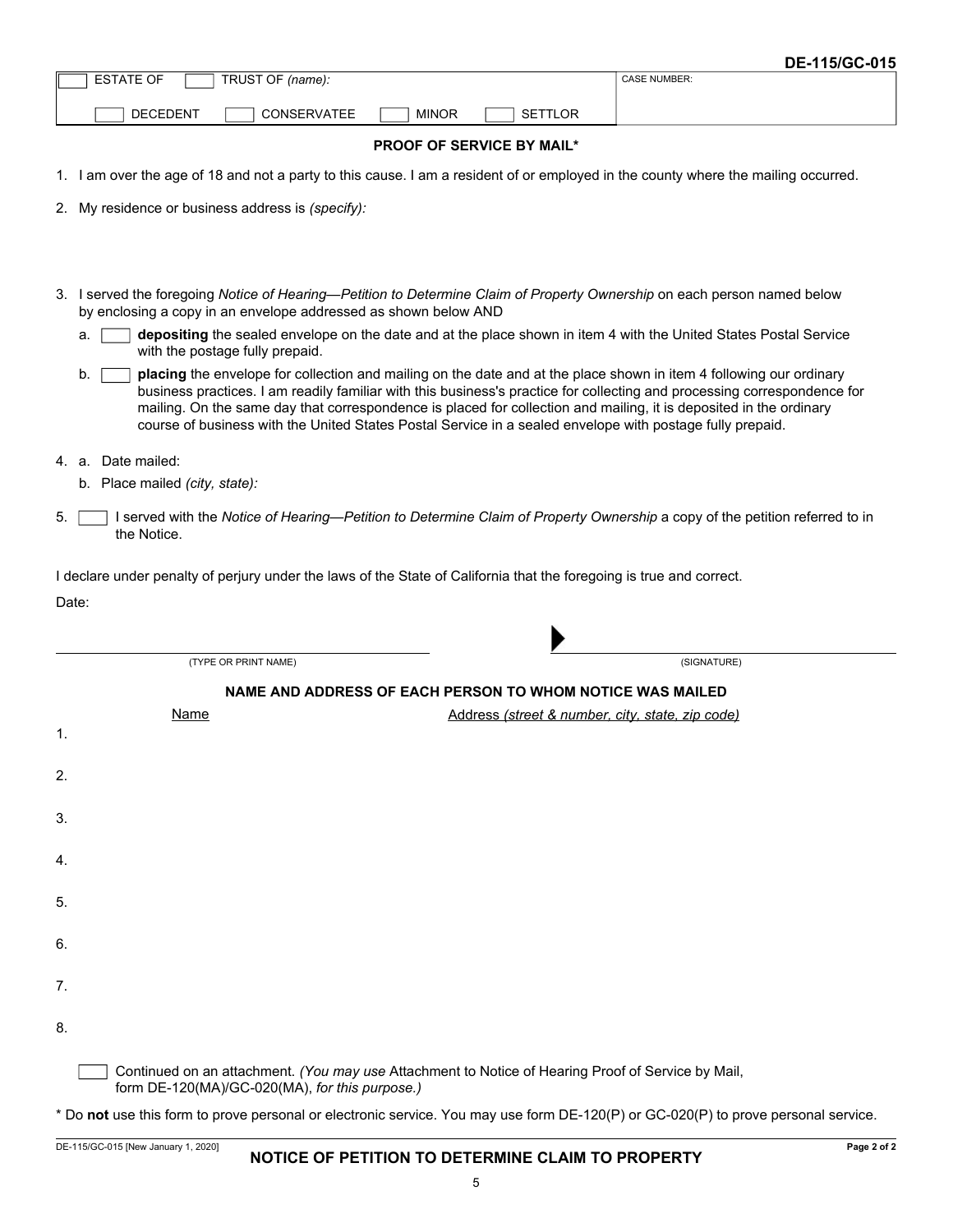|                                                                                                                                                                       |                                             |                              | ∪∟−ו∠ט                                                                                                                                                                                                                                  |
|-----------------------------------------------------------------------------------------------------------------------------------------------------------------------|---------------------------------------------|------------------------------|-----------------------------------------------------------------------------------------------------------------------------------------------------------------------------------------------------------------------------------------|
| ATTORNEY OR PARTY WITHOUT ATTORNEY                                                                                                                                    | <b>STATE BAR NUMBER:</b>                    |                              | <b>FOR COURT USE ONLY</b>                                                                                                                                                                                                               |
| NAME:                                                                                                                                                                 |                                             |                              |                                                                                                                                                                                                                                         |
| <b>FIRM NAME:</b>                                                                                                                                                     |                                             |                              |                                                                                                                                                                                                                                         |
| <b>STREET ADDRESS:</b>                                                                                                                                                |                                             |                              |                                                                                                                                                                                                                                         |
| CITY:                                                                                                                                                                 | STATE:                                      | ZIP CODE:                    |                                                                                                                                                                                                                                         |
| <b>TELEPHONE NO.:</b>                                                                                                                                                 | FAX NO.:                                    |                              |                                                                                                                                                                                                                                         |
| <b>E-MAIL ADDRESS:</b>                                                                                                                                                |                                             |                              | <b>DRAFT</b>                                                                                                                                                                                                                            |
| ATTORNEY FOR (name):                                                                                                                                                  |                                             |                              | Not approved by                                                                                                                                                                                                                         |
| <b>SUPERIOR COURT OF CALIFORNIA, COUNTY OF</b><br><b>STREET ADDRESS:</b><br><b>MAILING ADDRESS:</b><br>CITY AND ZIP CODE:<br><b>BRANCH NAME:</b><br>ESTATE OF (name): | IN THE MATTER OF (name):<br><b>DECEDENT</b> | <b>OTHER</b><br><b>TRUST</b> | the Judicial Council                                                                                                                                                                                                                    |
| <b>NOTICE OF HEARING—DECEDENT'S ESTATE OR TRUST</b>                                                                                                                   |                                             |                              | <b>CASE NUMBER:</b>                                                                                                                                                                                                                     |
|                                                                                                                                                                       |                                             |                              | This notice is required by law. You are not required to appear in court, but you may attend the hearing and object or<br>respond if you wish. If you do not respond or attend the hearing, the court may act on the filing without you. |

NOTICE is given that *(name):* 1. *(fiduciary or representative capacity, if any):* has filed a petition, application, report, or account *(specify and briefly describe):\**

Please refer to the filed documents for more information about the case. *(Some documents filed with the court are confidential.)*

2. A HEARING on the matter described in 1 will be held as follows:

|                             |       | Name and address of court, if different from above: |
|-----------------------------|-------|-----------------------------------------------------|
| $Hearing \rightarrow$ Date: | Time: |                                                     |
| <b>Date</b><br>$Dept.$ :    | Room: |                                                     |

**NOTICE If the filing described in 1 is a report of status of decedent's estate administration, YOU HAVE THE RIGHT TO PETITION FOR AN ACCOUNTING UNDER SECTION 10950 OF THE PROBATE CODE.**



#### **Requests for Accommodations**

Assistive listening systems, computer-assisted real-time captioning, or sign language interpreter services are available if you ask at least five days before the hearing. Contact the clerk's office or go to *www.courts.ca.gov/forms* for *Request for*  Accommodations by Persons With Disabilities and Response (form MC-410). (Civ. Code, § 54.8.)

\* Do **not** use this form to give notice of a petition to administer an estate (see Prob. Code, § 8100 and use form DE-121) or notice of a hearing in a guardianship or conservatorship case (see Prob. Code, §§ 1511 and 1822 and use form GC-020).

Form Adopted for Mandatory Use Judicial Council of California DE-120 [Rev. January 1, 2020]

#### **NOTICE OF HEARING—DECEDENT'S ESTATE OR TRUST**

**DE-120**